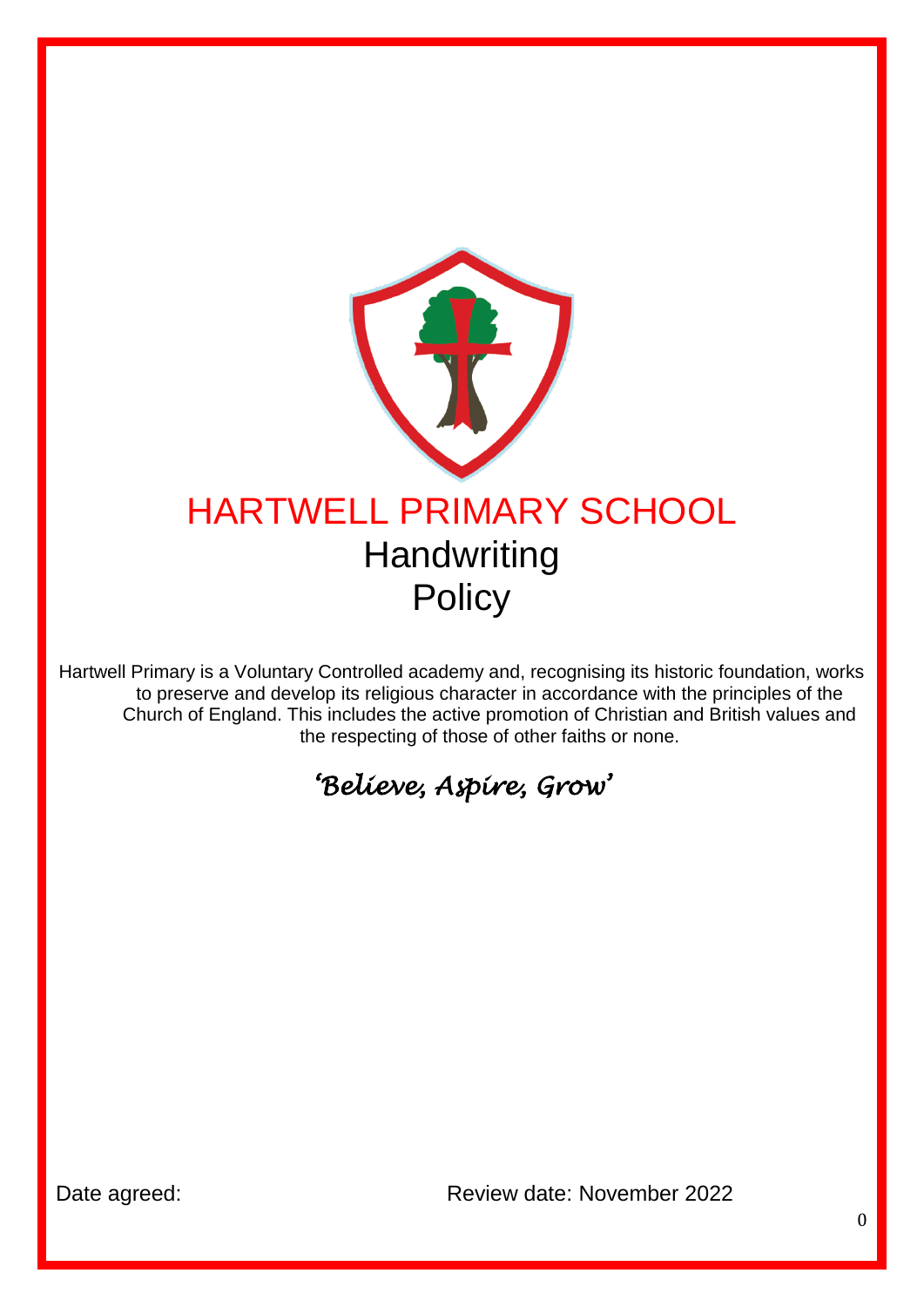# **Handwriting Policy**

### **Statement of Intent:**

At Hartwell Primary School, we aim to teach children to write legibly, fluently and at a reasonable speed in order that they can communicate effectively and produce written work which is well presented and where the letters are correctly formed and when appropriate are joined, well-proportioned and consistent in size.

At Hartwell School the importance of the three P's (posture, pen hold and paper position) is promoted not just in handwriting lessons but whenever a child undertakes a written task.

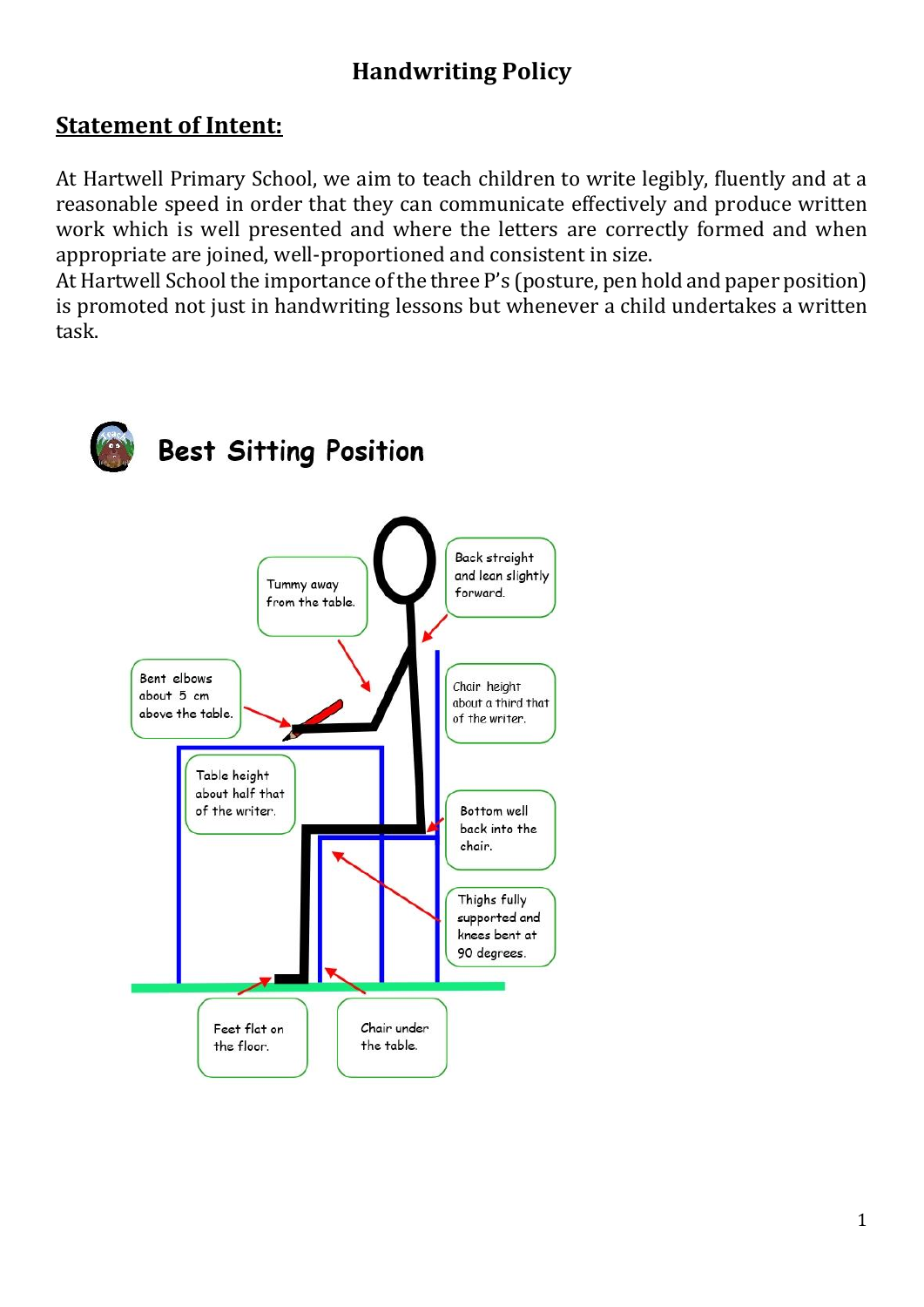

Objectives for handwriting as set out in the National Curriculum will be followed with an additional focus on the provision for those children who are able to function at a level above that expected for their age group.

# **Pre –school links.**

Feeder pre-schools are invited to share with our handwriting practices and how we support those with difficulties.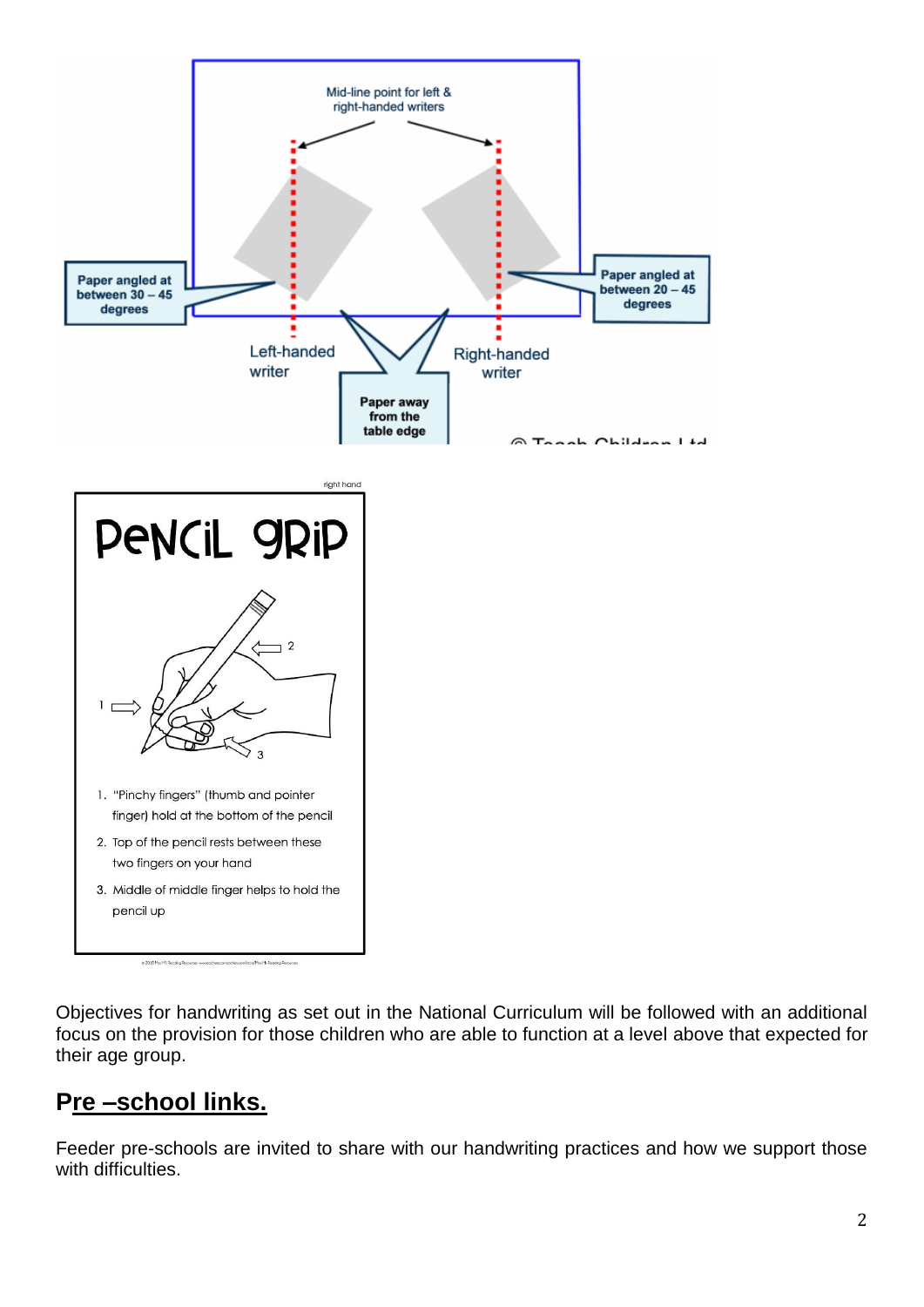# **Writing Implements**

A variety of writing implements are used as children progress through the school.

#### **Early writers.**

Fingers, pencils, paintbrushes, white board pens, crayons, felt pens and sand are all to build on fine motor skills.

#### **More established writers.**

All use hand huggers, and then triangular pencils then thin pencils when secure and legible.

## **Key Stage One**

#### **Year One**

Hand huggers, thin pencils, thin felt pens, green pens and crayons.

#### **Year Two**

Thin pencils, green pens and crayons.

## **Key Stage Two**

The use of pen will be encouraged as soon as the teacher feels it is appropriate from Year 3 upwards and children will earn their pen licence when they are consistently joining their handwriting. By Year 5, all children should be using pen. Pencil is used for Mathematics work throughout the school at all times. There is an explicit expectation that standards of handwriting and presentation are maintained across the curriculum range.

Black gel pens are used though biros will not be used at any time. All writing equipment is provided by school.

The use of erasers is generally discouraged. In Key Stage One, they may be used in consultation with the class teacher. In Key Stage Two, children should use them only when necessary.

### **Paper and Books.**

#### **EYFS**

Handwriting is shown during whiteboard work and handwriting books are introduced in Spring 2

#### **Year One**

Handwriting books with letter size guide lines.

#### **Year Two**

Handwriting books with letter size guide lines.

#### **Key Stage Two.**

In the appropriate literacy book or handwriting book if part of an intervention.

### **Handwriting lessons.**

Taught sessions will generally be outside the literacy hour.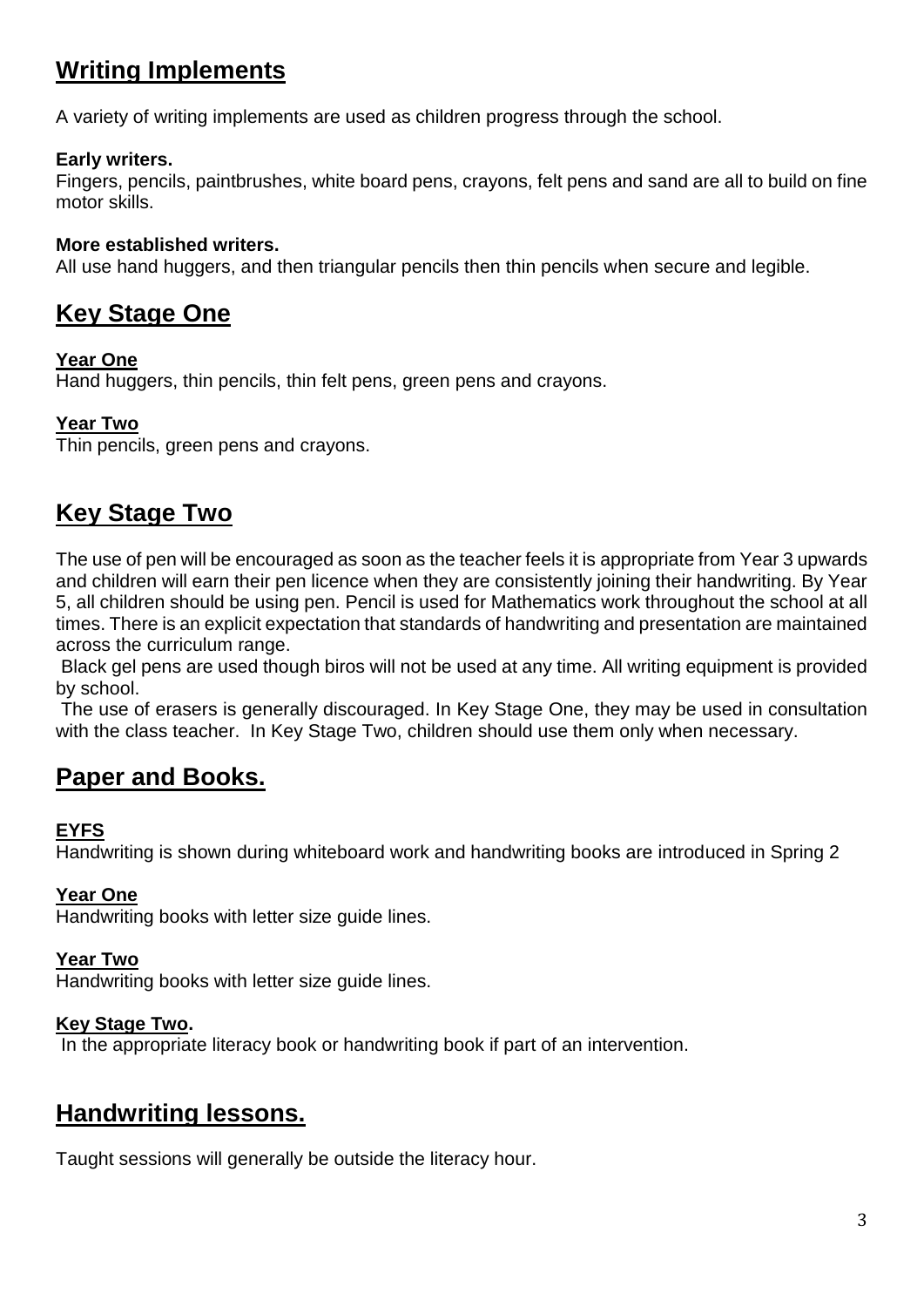#### **Foundation Stage**

In autumn term 1 to spring term 1 sessions are during Read Write Inc. sessions. In spring 2 to summer 2 in two group sessions.

#### **Year One**

Handwriting is taught as part of the phonics lessons. Morning work (3 times a week) are chances to apply this in 10-minute sessions. Handwriting interventions take place once a week with identified children.

#### **Year Two**

Handwriting is taught as part of the phonics lessons. There are three 10 minute weekly sessions aimed to provide practice for what is learnt.

#### **Lower Key Stage Two**

One whole class taught session and one practice weekly. *Note: extra handwriting practice is given when necessary*

#### **Upper Key Stage Two**

Small group support is provided weekly for identified children who are struggling to join correctly.

### **Advice for Left-Handers**

Helping the left hander involves special consideration of the three P's:

Pen Hold

- $\%$  Bad habits are easily learnt and a hooked approach can easily be adopted which can result in a tired grip and smudged work.
- $\%$  If a hooked approach has already been adopted it is best to encourage them to instead change the angle of their paper to the left.
- $\%$  The hand should always be held below the writing line.
- $\%$  As left-hander's push their pencil across the page its important that their pencil is not too sharp so that it will run smoothly across the page.

#### Paper Position

- $\%$  The left hander will find it easier if the paper is tilted about 20-30 degrees to the right.
- $\%$  The right hand is used to steady the paper.

It's also a good idea to not sit a right handed child next to a left handed child as their elbows will collide!

### **Resources**

In order to teach handwriting consistently throughout the school, the Nelson handwriting scheme is used. The interactive Nelson script is available on all of the classroom computers and is to be used as a whole class or small group teaching tool on the interactive whiteboards. In addition to this, the interactive Nelson font can be used for signs and displays around the classroom.

See Appendix 3 for examples of:

- $\%$  Lower case letters
- & Capital letters